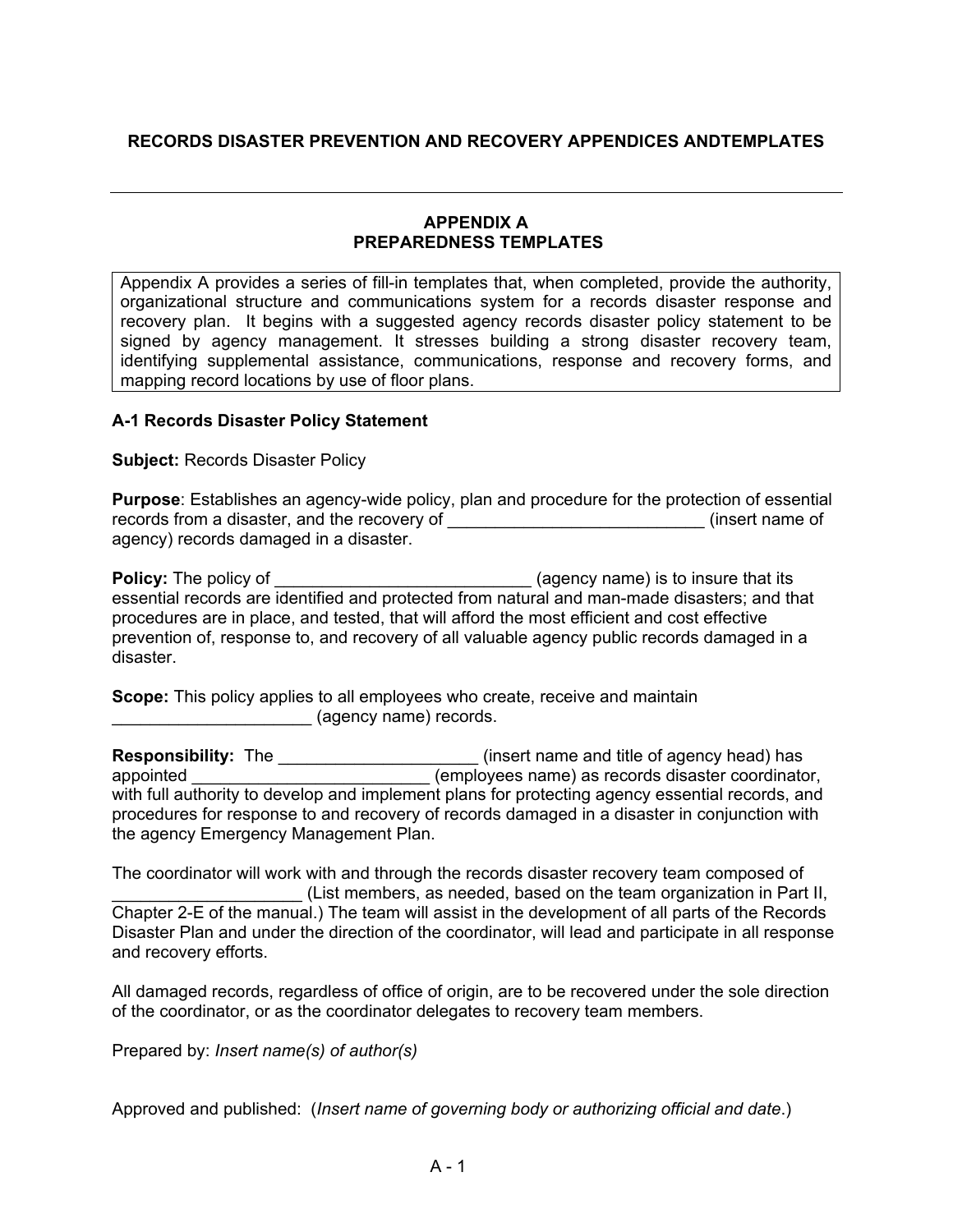# **A-2 Introduction**

Prepare a brief (three- to four-paragraphs) introduction to your plan, describing how the plan is organized (parts of the plan) and tips on its use.

# **A-3 Plan Distribution List**

Name of Organization:

Date of Plan Completion:

Next Scheduled Update:

 *Set a date no more than 1 year in the future by which the plan should be updated*

Distribution:

List all individuals or offices that receive copies of the plan (including those within your organization or agency as well as outside units, including but not limited to, fire and police departments, emergency service coordinators, and allied agencies) and locations of file copies. This will help ensure they receive copies of updates.



#### **A-4 Organizing for Response**

#### **A-4-1 List of records disaster response and recovery team members**

This list provides a quick reference of names and phone numbers for each member of the disaster team.

Show the names, phone numbers (office, home, cell phone, and pager), of each team member, department and assigned response and recovery task, i.e.: photography, inventory team, data entry, boxing, etc. Also, state the names and phone numbers of agency support offices or staff, such as personnel, finance, etc who may be called upon to acquire supplies, additional personnel or contracted services. Use those that apply to your organization.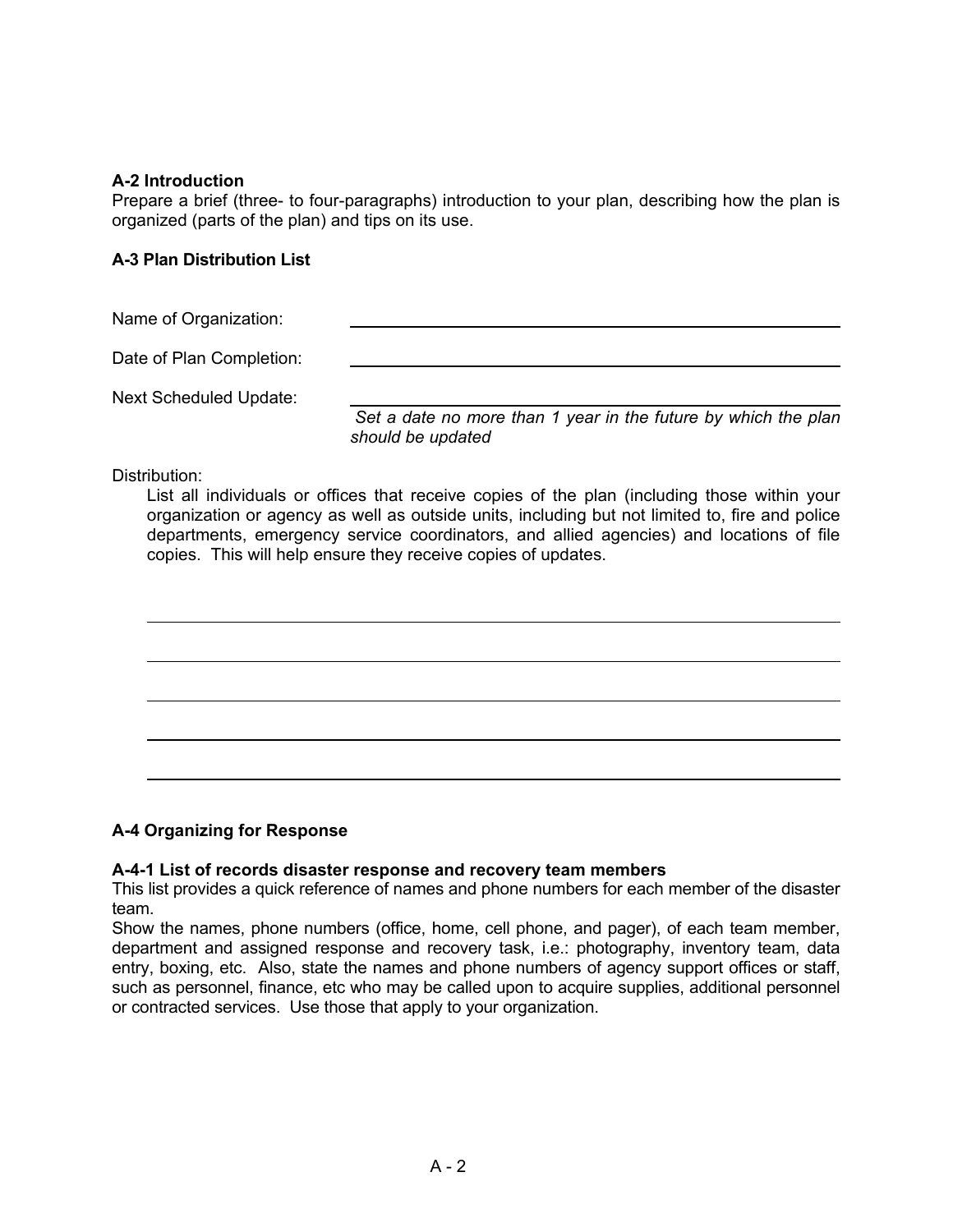| <b>Function</b><br><b>Cell/Pager</b>                                                                   | <b>Name</b> | <b>Work Phone</b>                                                                                                     | <b>Home Phone</b> |
|--------------------------------------------------------------------------------------------------------|-------------|-----------------------------------------------------------------------------------------------------------------------|-------------------|
| Recovery coordinator                                                                                   |             |                                                                                                                       |                   |
|                                                                                                        |             |                                                                                                                       |                   |
| (Specify department, office or recovery responsibility for each, i.e. photographer)                    |             |                                                                                                                       |                   |
|                                                                                                        |             |                                                                                                                       |                   |
| Photography                                                                                            |             |                                                                                                                       |                   |
| Pack out - boxing                                                                                      |             | <u> 1990 - Johann Stoff, Amerikaansk politiker (d. 1990)</u>                                                          |                   |
| Pack out - disposal                                                                                    |             |                                                                                                                       |                   |
|                                                                                                        |             |                                                                                                                       |                   |
|                                                                                                        |             |                                                                                                                       |                   |
|                                                                                                        |             |                                                                                                                       |                   |
| Personnel manager                                                                                      |             | <u> 1989 - Johann Stoff, deutscher Stoff, der Stoff, der Stoff, der Stoff, der Stoff, der Stoff, der Stoff, der S</u> |                   |
| Security head                                                                                          |             |                                                                                                                       |                   |
| Data processing manager                                                                                |             | <u> 1980 - Johann Barbara, martxa amerikan bashkar (</u>                                                              |                   |
| Financial manager                                                                                      |             |                                                                                                                       |                   |
| Facilities manager                                                                                     |             |                                                                                                                       |                   |
| Health and safety officer                                                                              |             | <u> 1989 - John Stein, Amerikaansk politiker (* 1989)</u>                                                             |                   |
| And an elected as money as moses consumed to money and the elemention and announced functions of usual |             |                                                                                                                       |                   |

*Add or delete as many as necessary to represent the departments and support functions of your agency* 

# **A-4-2 Team Member Responsibilities**

Use this template for writing your own descriptions of disaster team members' jobs. Insert each position and its job description in this section. Refer to the list of suggested team members listed in Part II of the manual (sections B, C, and E) and the organization chart. Include the authority and responsibilities of the disaster recovery coordinator, each departmental coordinator and agency support staff. It is useful to have duties spelled out ahead of time so that members can be trained and prepared to immediately and effectively fulfill their respective roles.

# **A-4-3 Supplemental Personnel**

If a disaster occurs that exceeds staff resources, supplemental personnel may be needed. This section lists possible sources of assistance.

The\_\_\_\_\_\_\_\_\_\_\_\_\_\_\_\_\_\_\_\_\_\_\_\_\_\_\_\_\_\_\_\_\_\_\_\_\_\_\_\_\_\_\_\_\_\_\_\_\_\_\_\_\_\_\_\_\_\_\_\_\_\_\_\_\_\_\_\_\_\_

*[specify position(s) such as recovery coordinator, personnel manager, or other]* will determine whether volunteers or temporary staff are needed, how many can be used, and qualifications or skills required for the tasks.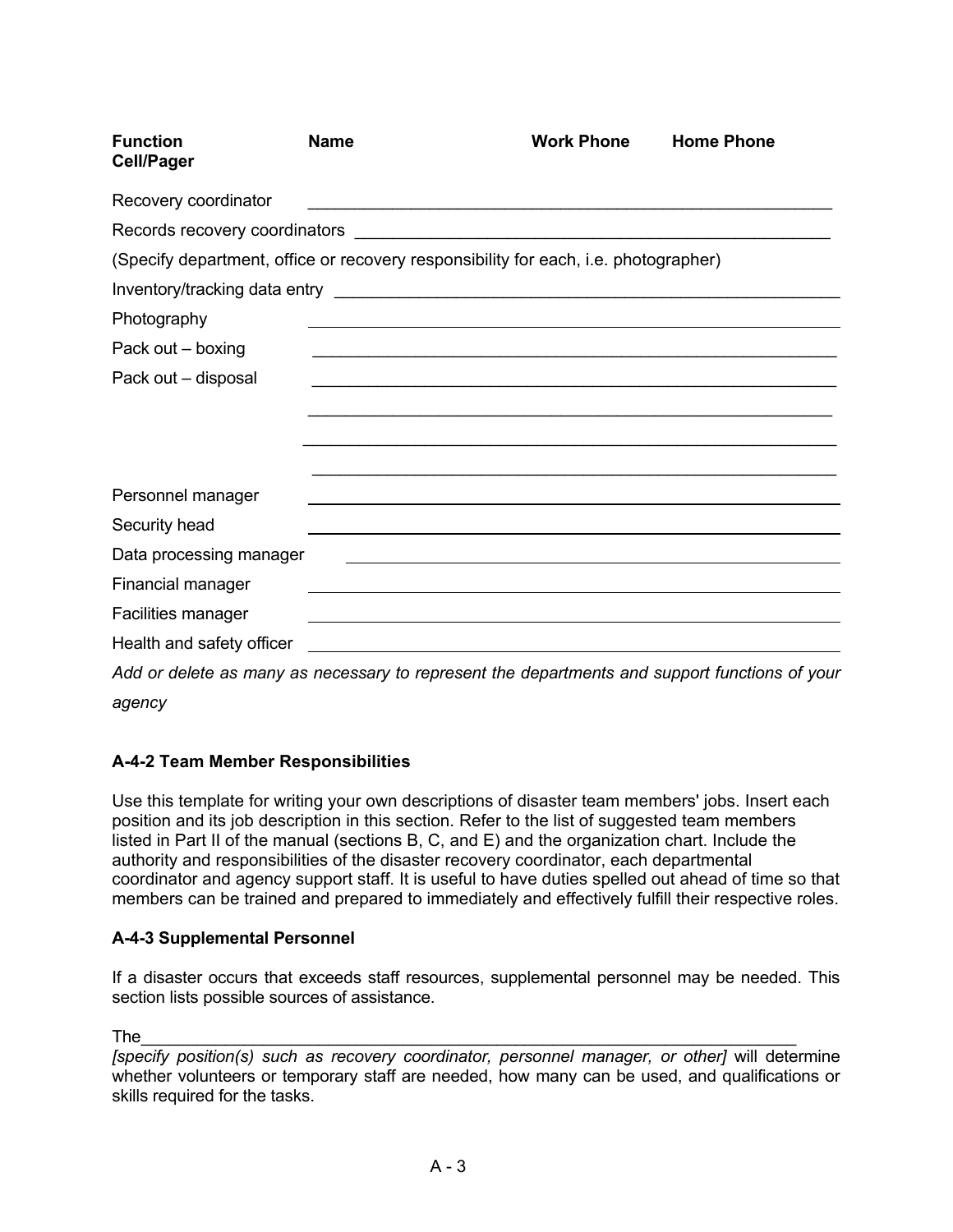# **A-4-3-a Volunteers**

- 1. The **the substitution of the set of the set of the set of the set of the set of the set of the set of the set of the set of the set of the set of the set of the set of the set of the set of the set of the set of the set** will initiate contacts with civic groups, service organizations, etc.
- 2. The following have been identified as possible sources that might provide volunteers to assist with recovery operations: [In establishing contacts, consider organizations such as Boy/Girl Scouts, Elks, Kiwanis Club, Knights of Columbus, Rotary Club, VFW, and labor organizations]

| Organization:          |        |
|------------------------|--------|
| <b>Contact Person:</b> | Phone: |
| Back-up Contact:       | Phone: |
| Notes:                 |        |
|                        |        |

3. If volunteers arrive on the scene without being solicited and the records recovery team is not prepared to use their services:

 Take their names and phone numbers. Decline their assistance, at least for now. Advise them that they will be contacted if and when assistance is needed.

4. If volunteers arrive on the scene following a solicitation, *[specify responsible position such as volunteer coordinator]* will register them:

Take the person's name and phone number.

 Interview them to determine their suitability for recovery tasks: experience and knowledge, physical abilities and limitations.

Have each person complete a medical/emergency information form.

 Depending on the advice of your insurance carrier or legal adviser, you may also wish to have volunteers sign a waiver of liability.

- 5. \_\_\_\_\_\_\_\_\_\_\_\_\_\_\_\_\_\_\_\_\_\_\_\_\_\_\_\_\_\_\_\_\_\_\_\_\_\_\_\_\_\_\_\_\_\_\_\_\_\_ *[specify position such as personnel manager or volunteer coordinator]* will establish and maintain a system for keeping track of time worked by each volunteer.
- 6. \_\_\_\_\_\_\_\_\_\_\_\_\_\_\_\_\_\_\_\_\_\_\_\_\_\_\_\_\_\_\_\_\_\_\_\_\_\_\_\_\_\_\_\_\_\_\_\_\_\_\_\_\_\_\_ *[specify position such as personnel manager, volunteer coordinator, or training instructor]* will provide necessary

training to volunteers before they begin work.

7. Supervision and work conditions. Volunteers should receive direct and continuous supervision.

 Volunteers will be assigned to a staff member, who will be responsible for his or her team of volunteers, oversee their work in the recovery operation, and insure their safety and welfare.

No staff member should be assigned more than six volunteers.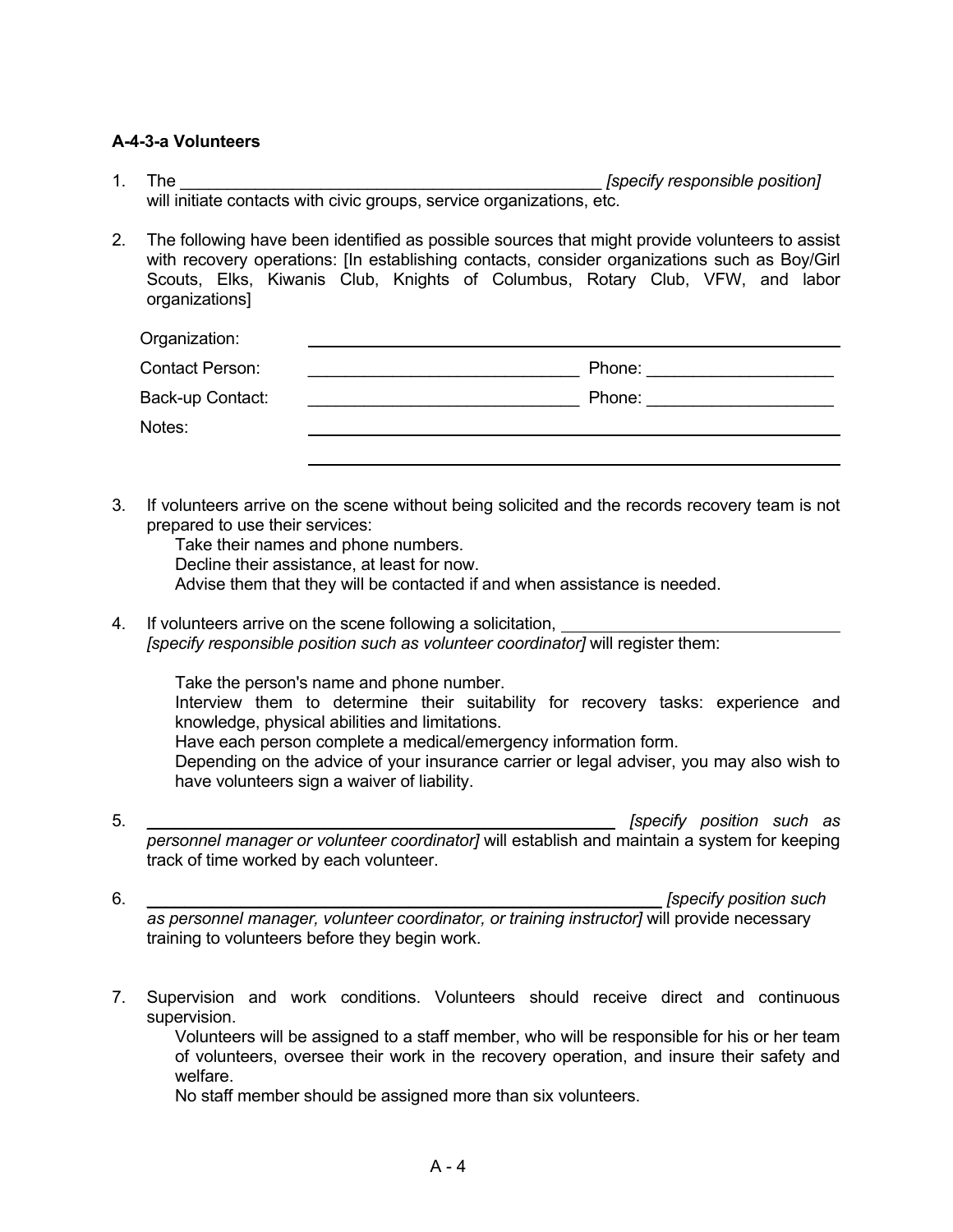Volunteers, like other workers, should be given regular breaks and rest periods (and meals, if appropriate).

# **A-4-3-b Temporary Help Services**

- 1. The *[name position such as the personnel manager]* will initiate contacts with temporary help agencies if auxiliary workers are needed.
- 2. The following sources may be contacted regarding temporary workers: (In establishing contacts, consider organizations like Kelly Professional Services, Manpower, etc. If your organization has existing agreements, list them here and (if applicable) indicate purchase order numbers or other authorizations in the "Notes" section of each entry. Some large organizations may also have employment pools that can provide assistance with manual or low-skilled work. Replicate this template for the organizations you identify.)

| Organization:          |        |
|------------------------|--------|
| <b>Contact Person:</b> | Phone: |
| Back-up Contact:       | Phone: |
| Notes:                 |        |
|                        |        |

# **A-4-3-c List of Agency Staff**

Insert here a list of agency staff by:

| Name                                                                                                                                                                                        |
|---------------------------------------------------------------------------------------------------------------------------------------------------------------------------------------------|
| <b>Position</b>                                                                                                                                                                             |
| Work phone number                                                                                                                                                                           |
| Home address                                                                                                                                                                                |
| Home telephone, cell phone, beeper/pager (With these and all other phone listings, if<br>numbers are unlisted or confidential, do not use or post without prior approval).<br>Email address |

# **A-5 Floor Plans**

Insert floor plans that may be useful in a disaster situation, including:

 **Building and floor layouts**, with rooms (with their correct room numbers), aisles, exits and entrances, windows, and evacuation routes.

#### **Identify:**

 **Records storage locations**. Indicate location of each file cabinet or shelf unit by number. Associate that number with a content list, records inventory or retention schedule.

 **Salvage priorities**. Identify records, by cabinet or storage unit number, that are essential and have not been otherwise protected or duplicated. Refer to your Essential Records Schedule or recovery priority list (see Appendix B-8).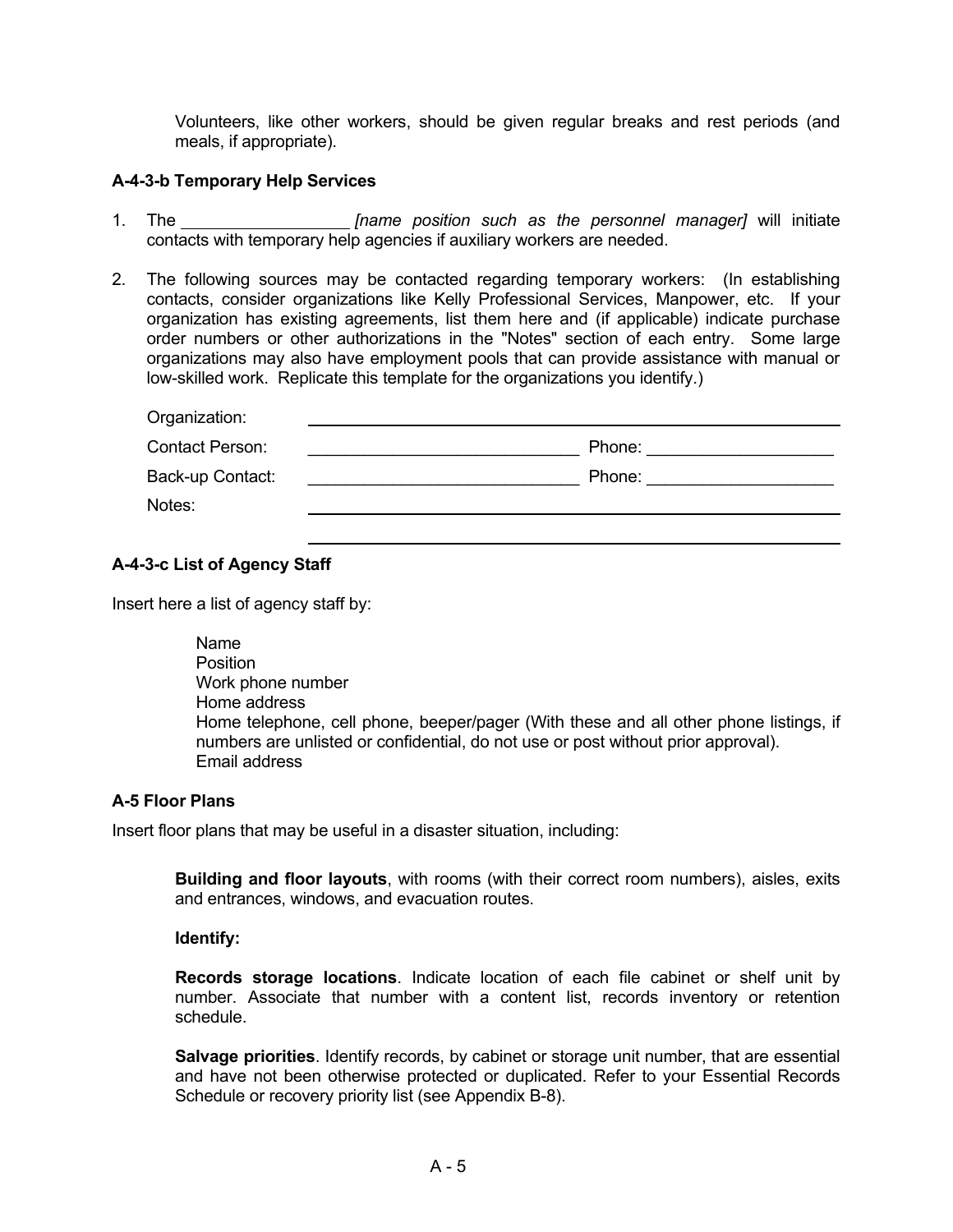**Fire safety:** locations of extinguishers, fire alarms, sprinklers, detectors, enunciator panel(s), etc.

 **Engineering and mechanical controls** such as shut-offs and master switches for gas, electricity, water, HVAC system, and elevators.

### **A-6 Forms**

In this section place copies of forms you may need in a disaster, such as records recovery tracking system forms, damage assessment forms, recovery checklists, inventory forms, packing lists, requisitions, purchase orders, etc.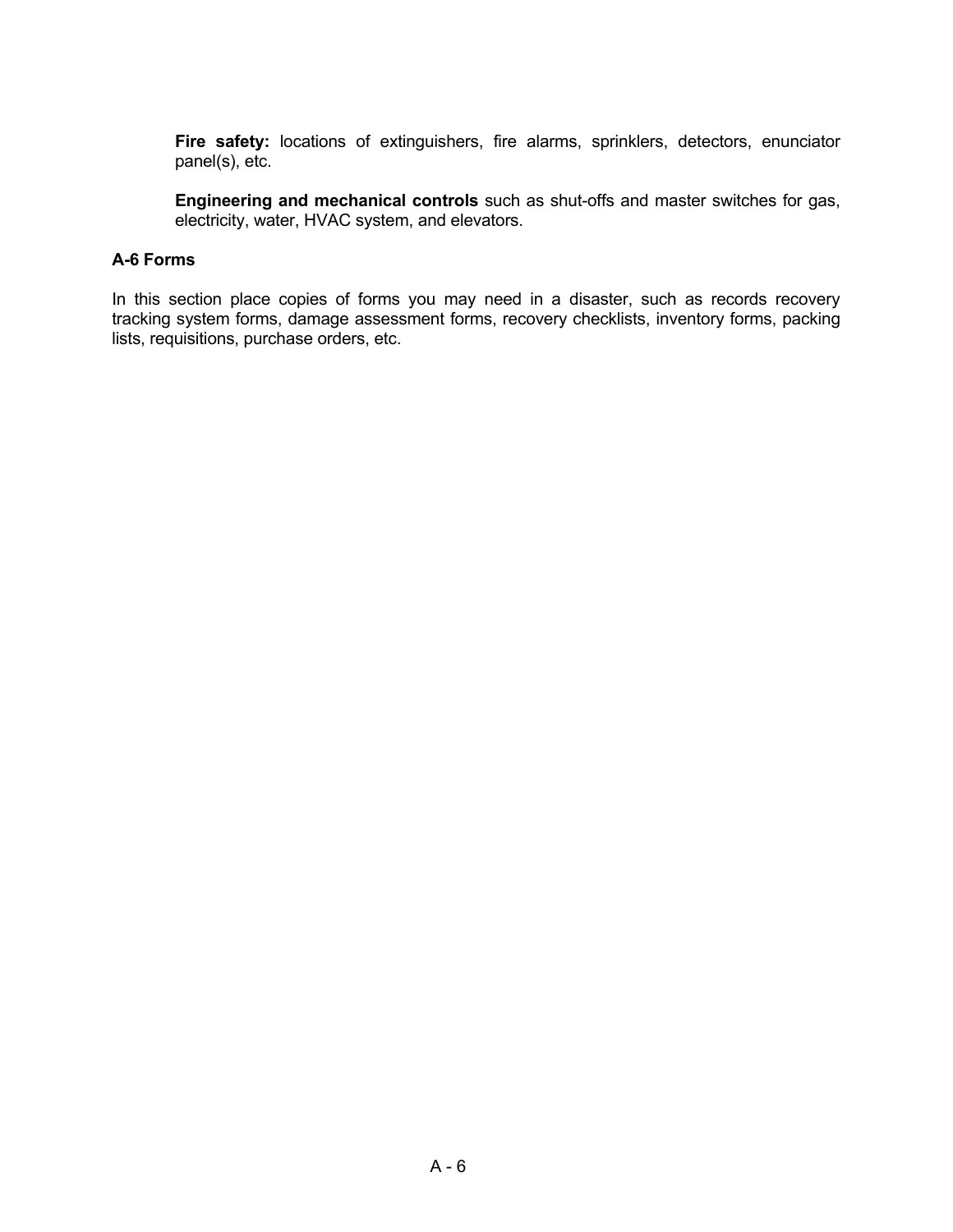# **Initial Damage Assessment Report**

| <b>Damage Site Location</b>                                                              | Date and Time of Occurrence | <b>Total Volume of Records</b>                      |
|------------------------------------------------------------------------------------------|-----------------------------|-----------------------------------------------------|
| City hall, 1 <sup>st</sup> floor, room 105                                               | April 27, 2003              | 3-4dr cabinets or 16 cu. ft.                        |
| <b>Type and Extent of Damage</b>                                                         |                             | <b>Volume of Records</b>                            |
| Water damage minimum<br>(one or more edges wet or damp)                                  | X                           | 3 drawers = $6$ cu. ft.<br>Cabinet 4                |
| Water damage moderate<br>(edges wet, water wicked into<br>document text)                 | $\mathbf X$                 | 6 drawers = $12$ cu. ft<br>Cabinets 2,3             |
| Water damage severe<br>(papers soaked throughout,<br>in standing water                   | $\mathbf X$                 | 3 drawers = $6$ cu. ft.<br>lower drs cabinets 2,3,4 |
| Mold                                                                                     | X                           | 3 lower drawers<br>Cabinet 2,3,4,                   |
| Fire damage minimum<br>(smoke, soot, lightly charred edges)                              |                             |                                                     |
| Fire damage moderate<br>(edges heavily charred, paper<br>discolored, brittle)            |                             |                                                     |
| Fire damage severe<br>(papers charred beyond edges,<br>very sooty,<br>extremely brittle) |                             |                                                     |
| Fire damage burnt<br>Burned into center of papers)                                       |                             |                                                     |
| Contamination                                                                            |                             |                                                     |
| Declaration: No response required                                                        | Emergency                   | Disaster X                                          |
| Field Notes:                                                                             |                             |                                                     |
|                                                                                          |                             |                                                     |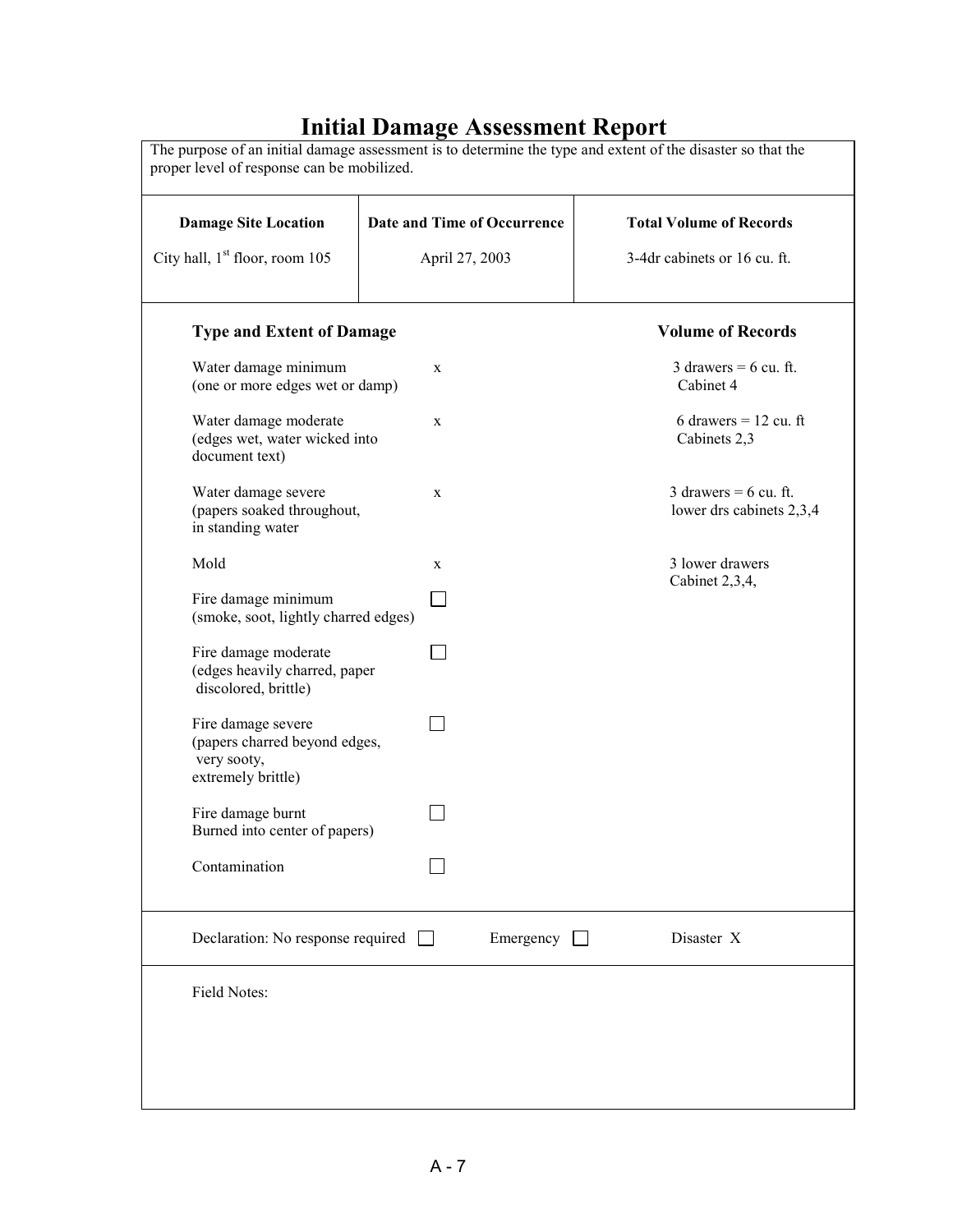# **DETAILED DISASTER RECOVERY WORKSHEET**

|                                   | DETAILLD DIJAJTEN NEUUVENT WUNNJITEET           |                                                     |                 |
|-----------------------------------|-------------------------------------------------|-----------------------------------------------------|-----------------|
| <b>RECORD SERIES</b>              | <b>LOCATION OF DAMAGE SITE</b>                  | <b>TYPE OF RECORD</b>                               | <b>PACK-OUT</b> |
| <b>TITLE VOLUME</b>               | Cabinet, drawer or shelf & box numbers          | Loose Papers in Folders                             | location:       |
|                                   |                                                 |                                                     |                 |
|                                   |                                                 | Photo prints                                        |                 |
|                                   |                                                 | <b>Books or Binders</b>                             |                 |
|                                   |                                                 | Microfilm /Film                                     |                 |
|                                   |                                                 | Electronic                                          |                 |
|                                   |                                                 |                                                     |                 |
|                                   | PREVIOUSLY SECURED AS AN ESSENTIAL              | <b>RECOVERY PRIORITY</b>                            |                 |
| RECORD? YES No                    |                                                 | (Circle priority, with 5 being                      |                 |
| (See Essential Records Schedule)  |                                                 | the highest)                                        |                 |
|                                   |                                                 | $1 \square 2 \square 3 \square 4 \square 5 \square$ |                 |
|                                   |                                                 |                                                     |                 |
|                                   |                                                 |                                                     |                 |
|                                   | TYPE, EXTENT OF DAMAGE, AND RECOVERY TREATMENTS |                                                     |                 |
|                                   |                                                 |                                                     |                 |
|                                   |                                                 |                                                     |                 |
| <b>Fire Damaged Paper Records</b> |                                                 | Water Damage - Paper Records                        |                 |
|                                   |                                                 |                                                     |                 |
|                                   | Minimum damage (smoke, soot, lightly charred    | <b>Recovery Treatments</b>                          |                 |
| edges)                            |                                                 | Remove excess water                                 |                 |
|                                   |                                                 | Place records in containers                         |                 |
|                                   |                                                 |                                                     |                 |
| <b>Recovery Treatments</b>        |                                                 |                                                     |                 |
|                                   | Clean gently with soft brush                    | <b>Small collection</b>                             |                 |
| Humidify                          |                                                 | <b>Recovery Treatments</b>                          |                 |
| Re-file in clean folders          |                                                 | Other                                               |                 |
| Other                             |                                                 |                                                     |                 |
|                                   |                                                 |                                                     |                 |
|                                   |                                                 |                                                     |                 |
|                                   |                                                 | <b>Large collections</b>                            |                 |
|                                   | Severe damage (papers charred beyond edges,     | pack-out to:                                        |                 |
| very sooty, extremely brittle)    |                                                 |                                                     |                 |
|                                   |                                                 |                                                     |                 |
|                                   |                                                 | <b>Recovery Treatments</b>                          |                 |
| <b>Recovery Treatments</b>        |                                                 | Freeze to stabilize or dry                          |                 |
| Separate pages                    |                                                 | Freeze dry                                          |                 |
|                                   | Remove surface soot and dirt                    |                                                     |                 |
|                                   |                                                 | Desiccant de-humidification dry                     |                 |
| Copy or microfilm                 |                                                 | Thermo-vacuum dry                                   |                 |
| Discard originals                 |                                                 |                                                     |                 |
|                                   |                                                 | FILMS: Place in containers of clean                 |                 |
| <b>Burnt</b>                      |                                                 | cool water, send to re-processor                    |                 |
|                                   |                                                 |                                                     |                 |
|                                   |                                                 |                                                     |                 |
| <b>Recovery Treatments</b>        |                                                 | Electronic:                                         |                 |
| Infrared photography              |                                                 |                                                     |                 |
| <b>Discard</b>                    |                                                 |                                                     |                 |
|                                   |                                                 |                                                     |                 |
|                                   |                                                 |                                                     |                 |

Some treatment actions may not be necessary or other actions may be necessary. See MANUAL PART III and APPENDIX C.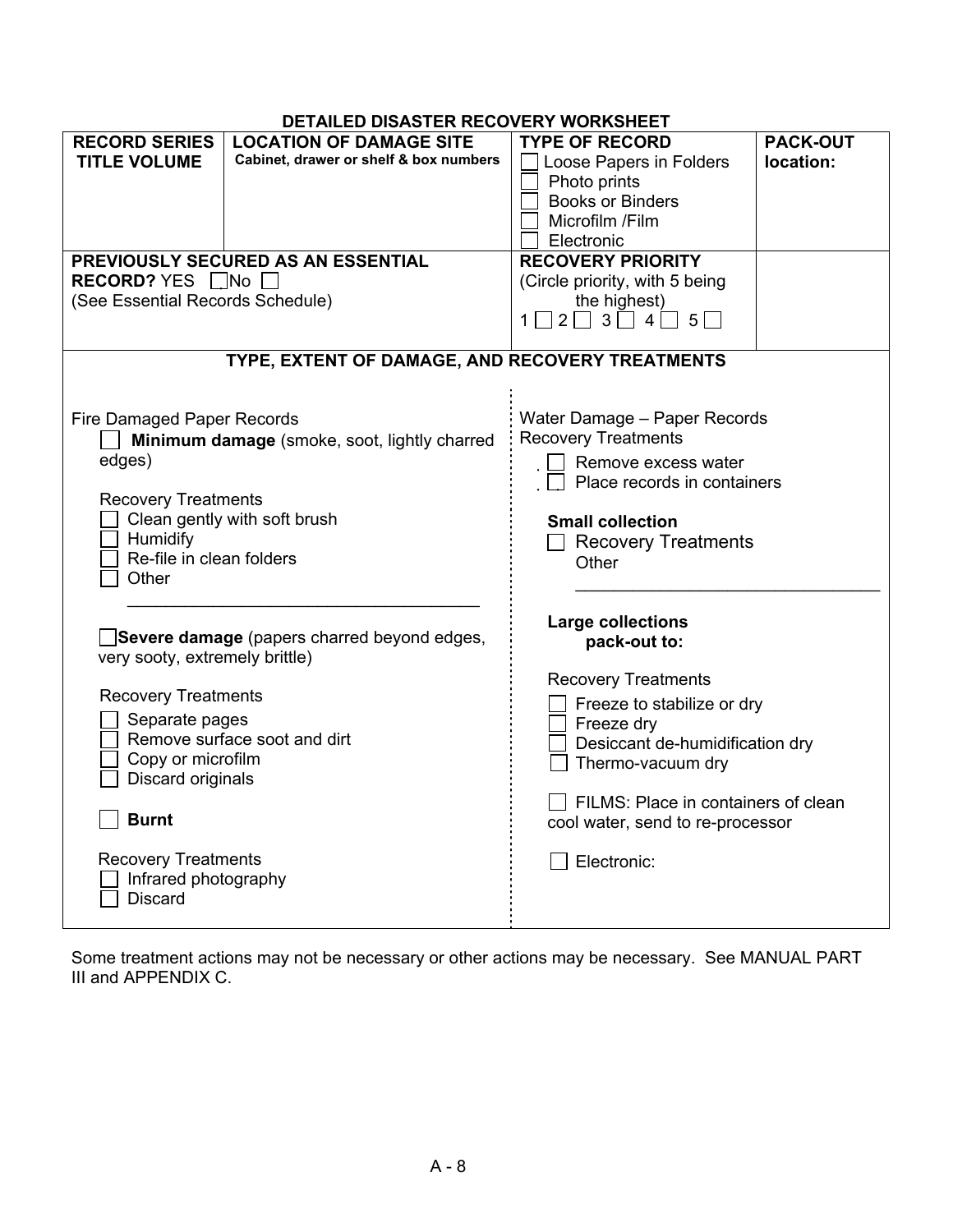*Notes:*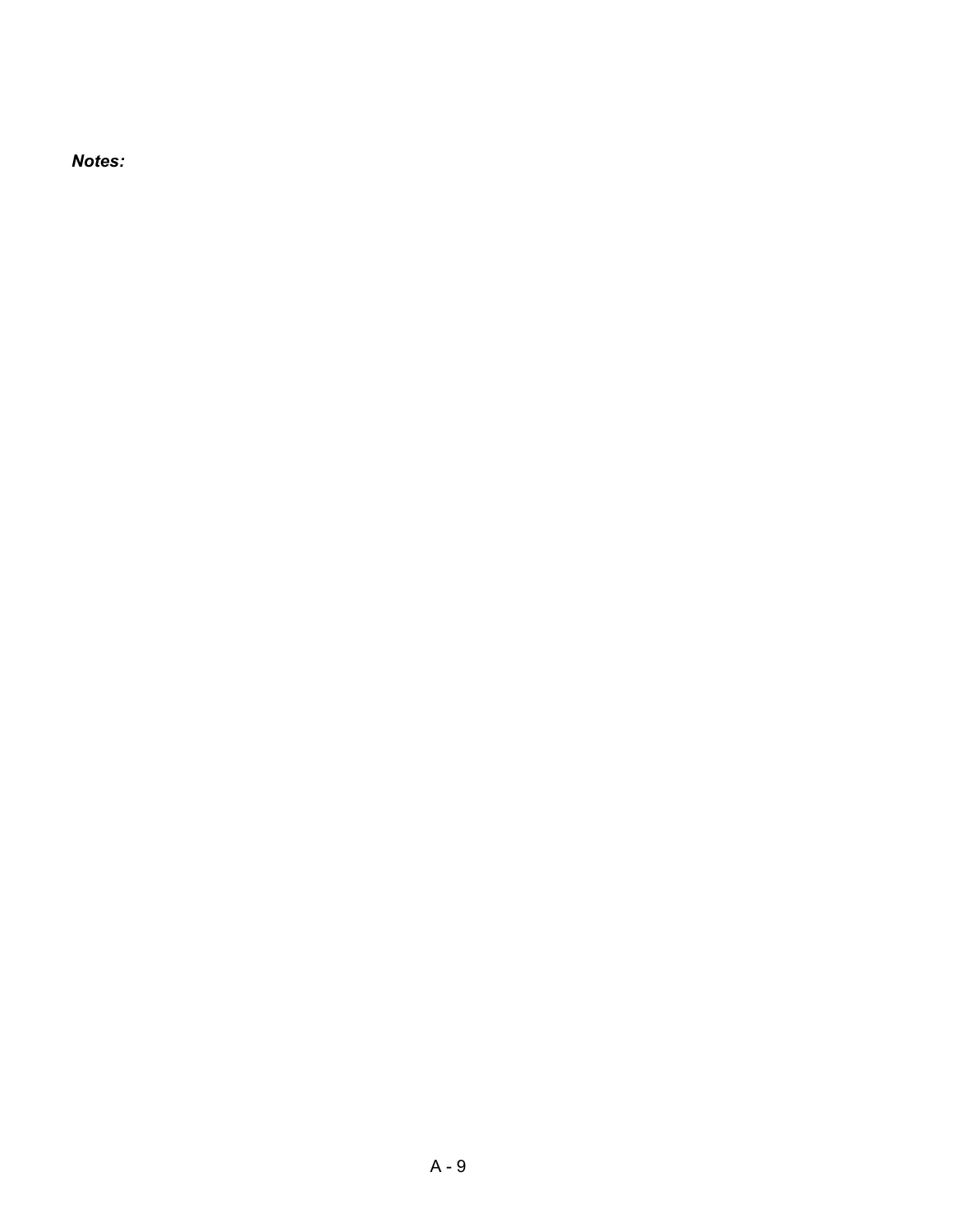|                 | A          | B                             | C                | D         | Е           | F                | G                          | H                    |                                   | J        | Κ     |                  | M         | N         | O         |
|-----------------|------------|-------------------------------|------------------|-----------|-------------|------------------|----------------------------|----------------------|-----------------------------------|----------|-------|------------------|-----------|-----------|-----------|
|                 | <b>Box</b> | Record Series Title/date      | Original         | Value     | Type of     | Extent of        | Keep                       | Freeze to            | Recovery                          | Fumigate |       | Repair Date Sent | Date      | Returned  | Date      |
| 2               | <b>No</b>  |                               | Location         |           |             | Damage Damage    |                            | Discard Stabilize    | Method                            |          | Clean |                  | Returned  | to Office | Destroyed |
| 3               |            |                               |                  |           |             |                  |                            |                      |                                   |          |       |                  |           |           |           |
| 4               | $-4$       | Payrolls 1988-93              | bldg 1           | 5         | WF          | 3                | ĸ                          | N                    | <b>FD</b>                         | Y        | Y     | 13-Apr-03        | 18-Apr-03 | 18-Apr-03 |           |
| 5               | 5          | Gen. Ledger 1990-98           | bldg 1           | 5         | W           | $\overline{2}$   | K                          | N                    | IA                                | N        | N     | 14-Apr-03        | 19-Apr-03 | 19-Apr-03 |           |
| 6               | $6 - 8$    | vouchers over 6 yrs old       | bldg 1           | 5         | F           | 5                | D                          | N                    | N/A                               | N        | N     | 15-Apr-03        | N/A       |           | 16-Apr-03 |
| 7               |            |                               |                  |           |             |                  |                            |                      |                                   |          |       |                  |           |           |           |
| $\overline{8}$  |            |                               |                  |           |             |                  |                            |                      |                                   |          |       |                  |           |           |           |
| 9               |            |                               |                  |           |             |                  |                            |                      |                                   |          |       |                  |           |           |           |
| 10              |            |                               |                  |           |             |                  |                            |                      |                                   |          |       |                  |           |           |           |
| 11              |            |                               |                  |           |             |                  |                            |                      |                                   |          |       |                  |           |           |           |
| 12              |            |                               |                  |           |             |                  |                            |                      |                                   |          |       |                  |           |           |           |
| $\overline{13}$ |            |                               |                  |           |             |                  |                            |                      |                                   |          |       |                  |           |           |           |
| $\overline{14}$ |            |                               |                  |           |             |                  |                            |                      |                                   |          |       |                  |           |           |           |
| $\overline{15}$ |            |                               |                  |           |             |                  |                            |                      |                                   |          |       |                  |           |           |           |
| 16              |            |                               |                  |           |             |                  |                            |                      |                                   |          |       |                  |           |           |           |
| 17              |            |                               |                  |           |             |                  |                            |                      |                                   |          |       |                  |           |           |           |
| 18              |            |                               |                  |           |             |                  |                            |                      |                                   |          |       |                  |           |           |           |
| 19              | _egend     |                               |                  |           |             |                  |                            |                      |                                   |          |       |                  |           |           |           |
| 20              |            | <b>Essential Record Value</b> | $High=5$         | $Low = 1$ |             |                  |                            |                      |                                   |          |       |                  |           |           |           |
| $\overline{21}$ |            | Type of Damage                | W=water          | F-fire    |             | M=mold FW=fire & | water                      | $ C=$ conta mination |                                   |          |       |                  |           |           |           |
| $\overline{22}$ |            | <b>Extent of Damage</b>       | $High=5$         | $Low = 1$ |             |                  |                            |                      |                                   |          |       |                  |           |           |           |
| 23              |            | Keep or discard               | K=keep           | d=discard |             |                  |                            |                      |                                   |          |       |                  |           |           |           |
| 24              |            | Freeze to Stabilize           | $Y = yes$        | $N = no$  |             |                  |                            |                      |                                   |          |       |                  |           |           |           |
| 25              |            | <b>Recovery Method</b>        | A=Interleafl/air |           | D=desiccant |                  | $\overline{FD}$ freeze dry |                      | VF=vacuum freeze TV=thermo vacuum |          |       |                  |           |           |           |
| $\overline{26}$ |            | Fumigate                      | Y=yes            | $N = no$  |             |                  |                            |                      |                                   |          |       |                  |           |           |           |
| $\overline{27}$ |            | Repair                        | Y=yes            | $N = no$  |             |                  |                            |                      |                                   |          |       |                  |           |           |           |
| 28              |            |                               |                  |           |             |                  |                            |                      |                                   |          |       |                  |           |           |           |

.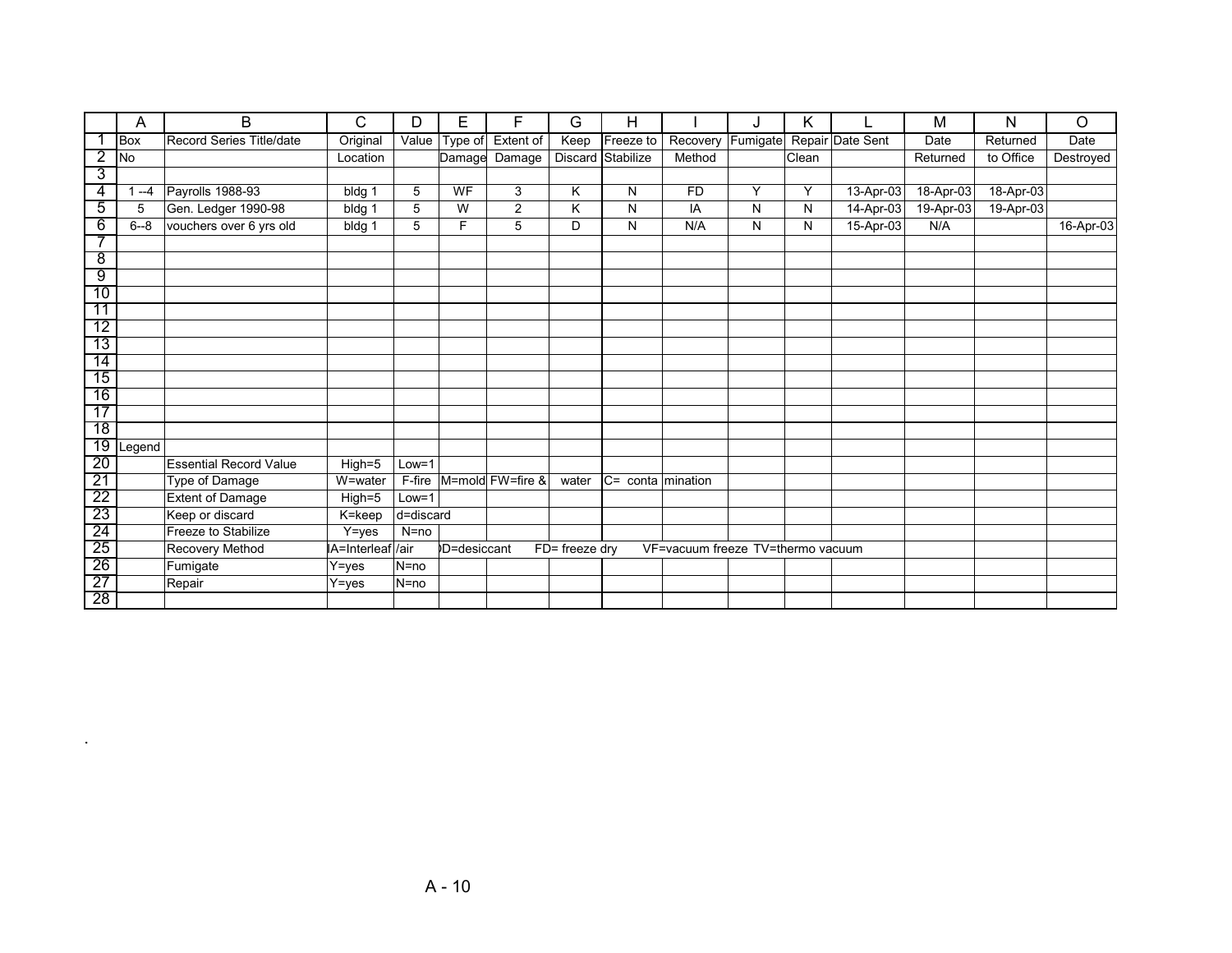# **A-7 Operation Center**

Identify the spaces you could use for recovery operations. Include offices and operational spaces equipped with desks, phones, and other basic equipment, as well as spaces you could use for rinsing, air-drying, and other salvage activities. Pre-identify some areas within your building, but also identify some off-site spaces such as:

Public buildings: armories, schools, etc... Private meeting facilities: Elks, Girl or Boy Scouts, or other service organizations. Church buildings. Commercial property that is for rent or lease. Rented tents, trailer homes (such as used on construction sites), etc..

Outline the procedures you would use to transfer office equipment and supplies, as well as telephone, electricity, and other services in the spaces, if they do not have them already

# **A-8 Communications Plan**

Outline your plans for communicating with staff members, particularly members of the records disaster recovery team. Outline a strategy for notifying them of routine emergencies, but also list the systems and alternatives that can be used when telephone service is disrupted due to earthquake, flood, or other disasters.

In most cases, telephone systems and other communication services will be operating routinely when recovery procedures are initiated. Once the *[specify recovery coordinator or other staff authorized to initiate the Disaster Plan]* declares a disaster and initiates the plan, notification of team members will precede according to the following plan:

1. The

*[specify recovery coordinator or other staff member]* will notify the following:

 List the agency officers in the order you want them notified. It would be typical for first-phase notification to include the chief administrator, chief safety officer, records manager, data processing manager, and financial liaison.

| Name/Title | Office phone | Home/cell phone |
|------------|--------------|-----------------|
|            |              |                 |

 Full contact information for each is available in the List of Agency Staff in **Appendix A-4-3-c**. List the disaster recovery team members that need to mobilize to respond to the records disaster.

| <b>Name</b> | Office phone | Home/cell phone |
|-------------|--------------|-----------------|
|             |              |                 |